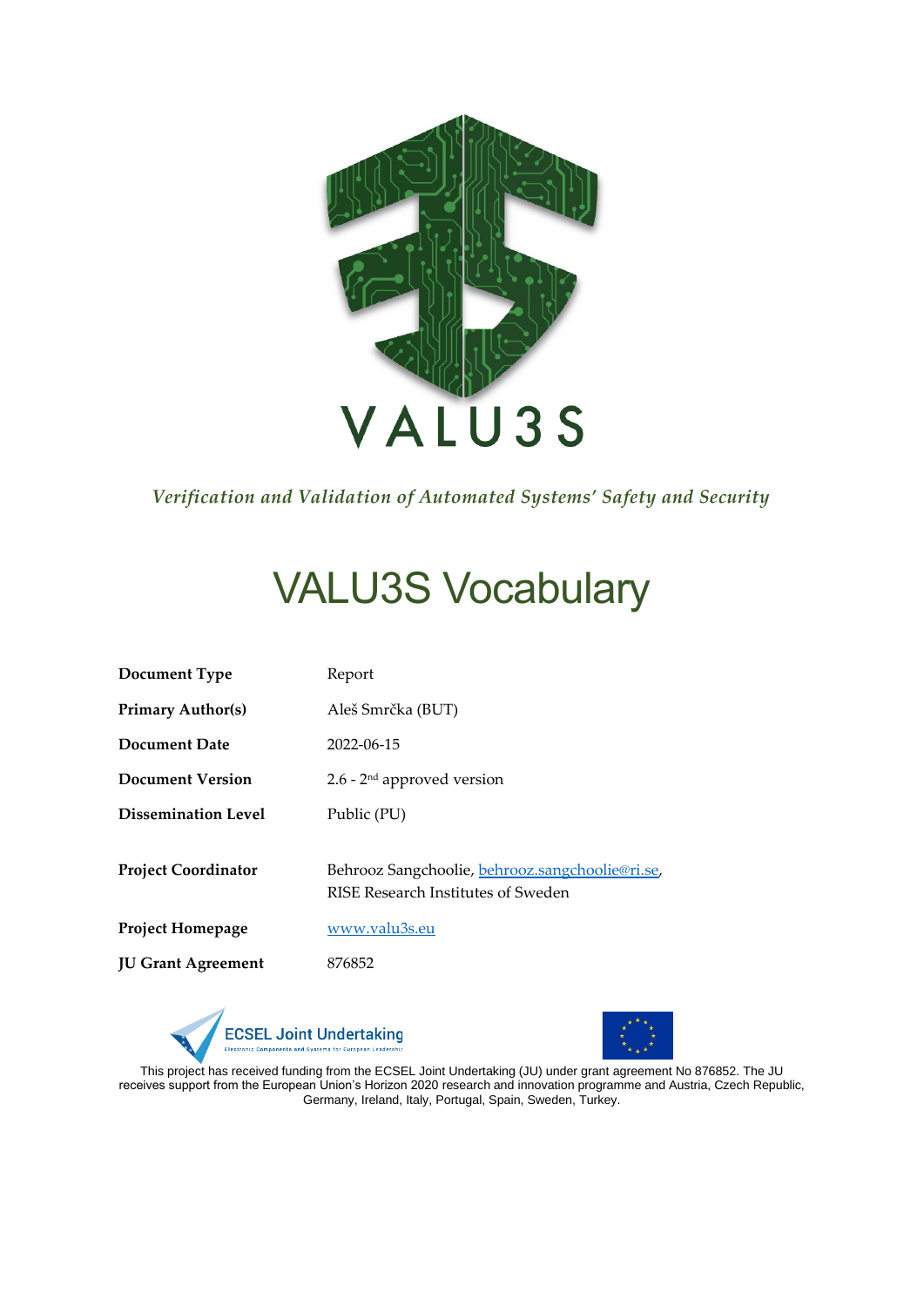

#### **Disclaimer**

The views expressed in this document are the sole responsibility of the authors and do not necessarily reflect the views or position of the European Commission. The authors, the VALU3S Consortium, and the ECSEL JU are not responsible for the use which might be made of the information contained in here.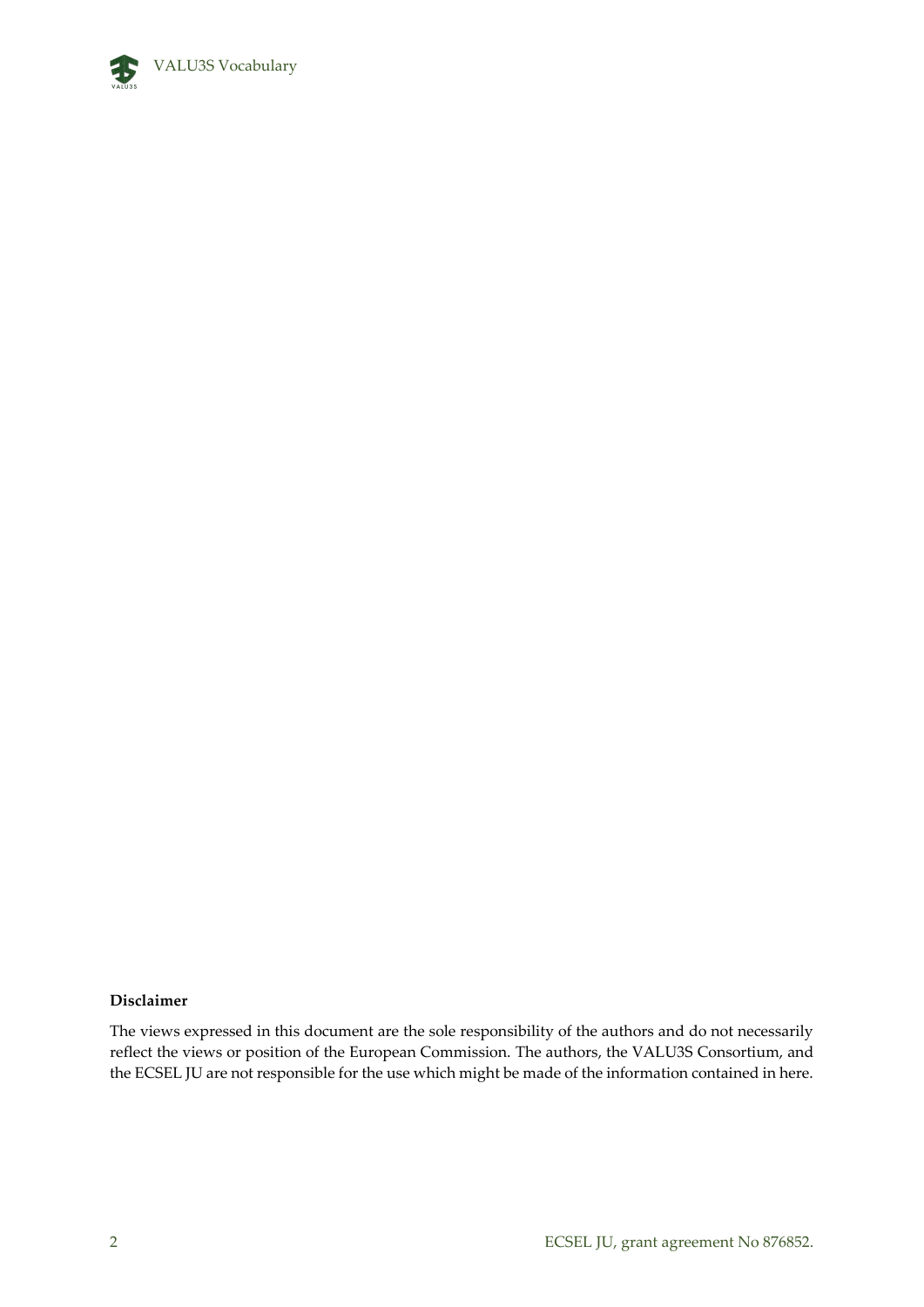

## **Contributors**

Rupert Schlick AIT Manuel Schmidt NXP Aleš Smrčka BUT Ruiz Ricardo RGB **FRAUNHOFER** IESE Ali Sedaghatbaf Hamid Ebadi INFOTIV Behrooz Sangchoolie RISE David Miguel Ramalho Pereira ISEP Pierre Kleberger RISE Joseba Andoni Agirre MGEP Jose Luis de la Vara UCLM

### Revision History

| <b>Version</b> | Date       | <b>Author (Affiliation)</b>   | Comment                                       |
|----------------|------------|-------------------------------|-----------------------------------------------|
| 0.1            | 2020-09-16 | Aleš Smrčka (BUT)             | Initial Vocabulary Draft                      |
| 0.2            | 2020-10-07 | Behrooz Sangchoolie<br>(RISE) | Added some comments on version 0.1            |
| 0.3            | 2020-12-03 | Aleš Smrčka (BUT)             | Added introduction, modified structure        |
| 0.4            | 2021-01-20 | Aleš Smrčka (BUT)             | Assigned coordinators for new terms           |
| 0.5            | 2021-05-12 | Aleš Smrčka (BUT)             | Fixed some of the terms                       |
| 1.0            | 2021-09-15 | Aleš Smrčka (BUT)             | Forked to first version (versions marked 1.x) |
| 2.1            | 2021-11-11 | Aleš Smrčka (BUT)             | New terms taken from v1.0 review              |
| 2.2            | 2021-11-26 | Aleš Smrčka (BUT)             | Vocabulary and references pulled from v1.3    |
| 2.3            | 2022-04-13 | Aleš Smrčka (BUT)             | Updated terms                                 |
| 2.4            | 2022-05-01 | Technical committee           | Review of the updated term                    |
| 2.5            | 2022-06-15 | Aleš Smrčka (BUT)             | Second version                                |
| 2.6            | 2022-06-16 | Behrooz Sangchoolie<br>(RISE) | Second version approval/review                |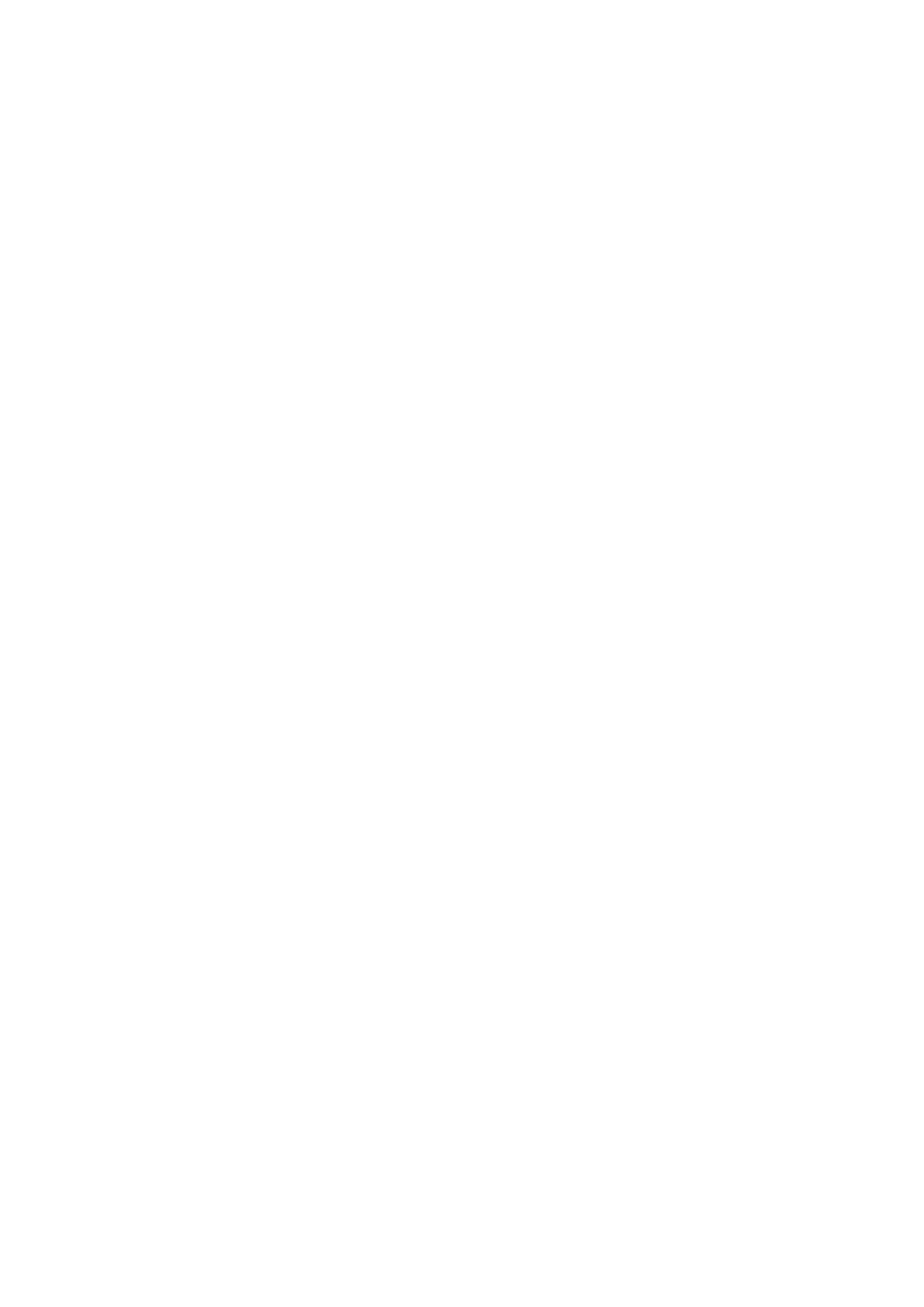

### Chapter 1 Introduction

The systems and software engineering disciplines, techniques, and processes have vastly advanced during past decades. The progress is so rapid that terminology is updated in different domains simultaneously, which allows more definitions representing the same thing or unambiguous definitions leading to misunderstanding and faults in designs. Different standards cope with this problem by identifying terms used in the field of information technology and by providing definitions for these terms. Even though such vocabularies and glossaries include clearly defined terms, they either provide several different but similar meanings for different topics or do not include terms that are newly introduced in current research projects. This document was prepared to collect terms used specifically in the context of the VALU3S project and to unify or narrow down their definitions.

The vocabulary is continuously updated during the development of the VALU3S project. This document is the second version consisting of terms with definitions already agreed by the VALU3S consortium.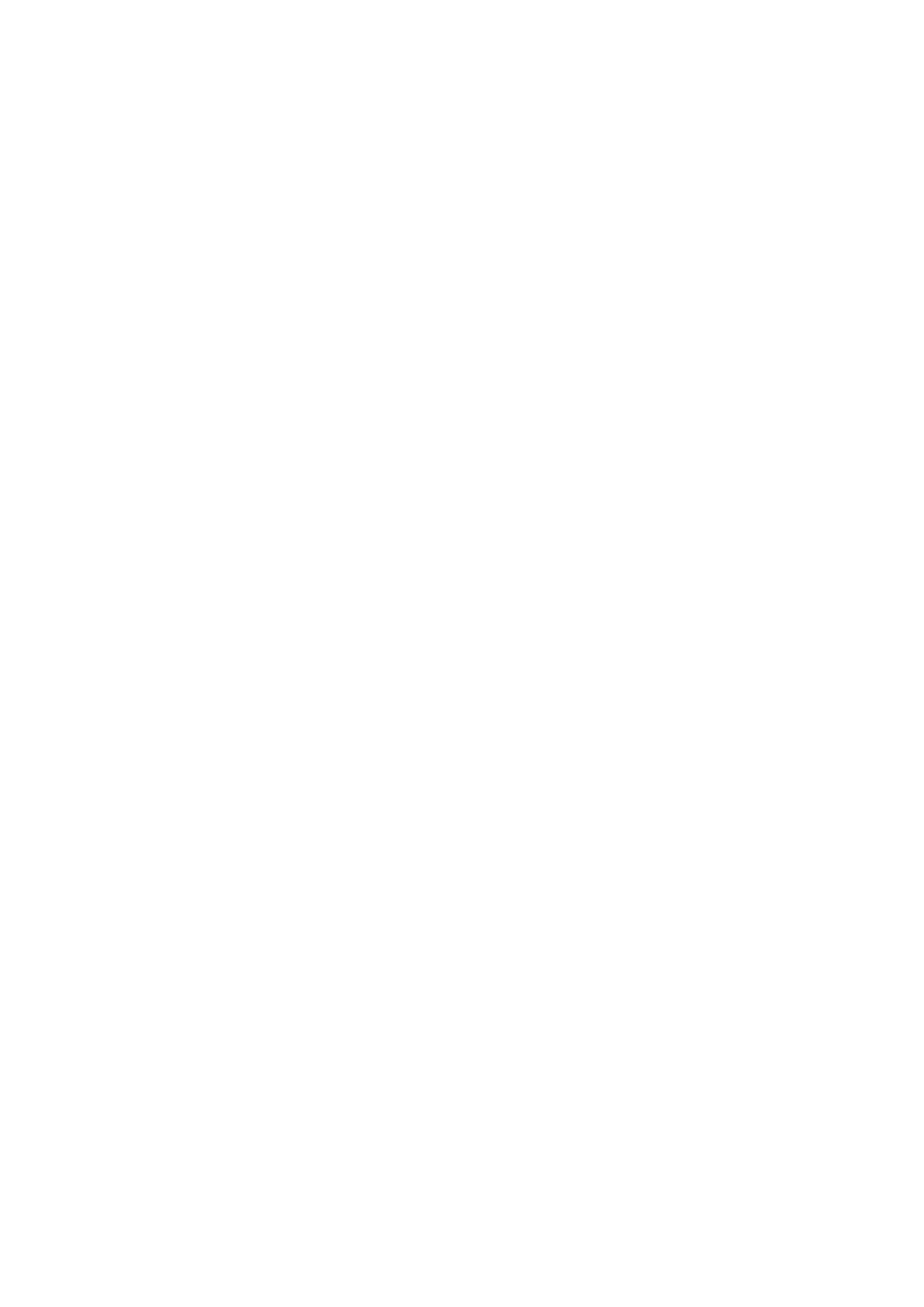

### Chapter 2 Vocabulary

#### **analytical evaluation**

methods related to or using analysis or logical reasoning. The analytical evaluation methods as model checks, schedulability analysis, formal model checking can be classified by the formality level as Formal or Semi-formal. Formal methods are based on formal mathematical proofs or correctness and are the most thorough means of V&V. An example of a method classified into analytical, and formal is Modelbased Safety Analysis method. Semi-Formal Methods are formalisms and languages that are not considered fully "formal", i.e., not fully mathematically grounded. An example of a method classified into analytical and semiformal is Model-based Threat Analysis method. [1]*. related: experimental evaluation*

#### **artifact**

one of many kinds of tangible products consumed or produced during the development or quality assurance of a software product. Examples for artifacts are requirements, architecture design models. source code, binaries, test plans. test cases, test reports [2].

#### **asset**

(with regard to security engineering) is anything of value that should be protected from malicious harm [3].

#### **attack**

**1.** an attempt to destroy, expose, alter, disable, steal, or gain unauthorized access to, or make unauthorized use of an asset [4], **2.** a series of steps taken by an attacker to achieve an unauthorized result [5]*.*

#### **authentication**

**1.** the provision of assurance that a claimed characteristic of an entity is correct [4], **2.** the process of verifying a claim that a system entity or system resource has a certain attribute value [6], [7].

#### **automated systems**

systems that reduce or eliminate human interventions in processes. In the case of VALU3S, these processes are connected to the project target domains, namely: Automotive, Aerospace, Industrial robotics, Healthcare, Agriculture and Railway.

#### **baseline (of technology or process)**

**1.** snapshot of the state of a service or individual configuration item at a point in time [8]**, 2.** specification or product that has been formally reviewed and agreed upon, that thereafter serves as the basis for further development, and that can be changed only through formal change control procedures [9]*.*

#### **criteria**

specific data items identified as contents of information items for appraising a factor in an evaluation, audit, test, or review [10].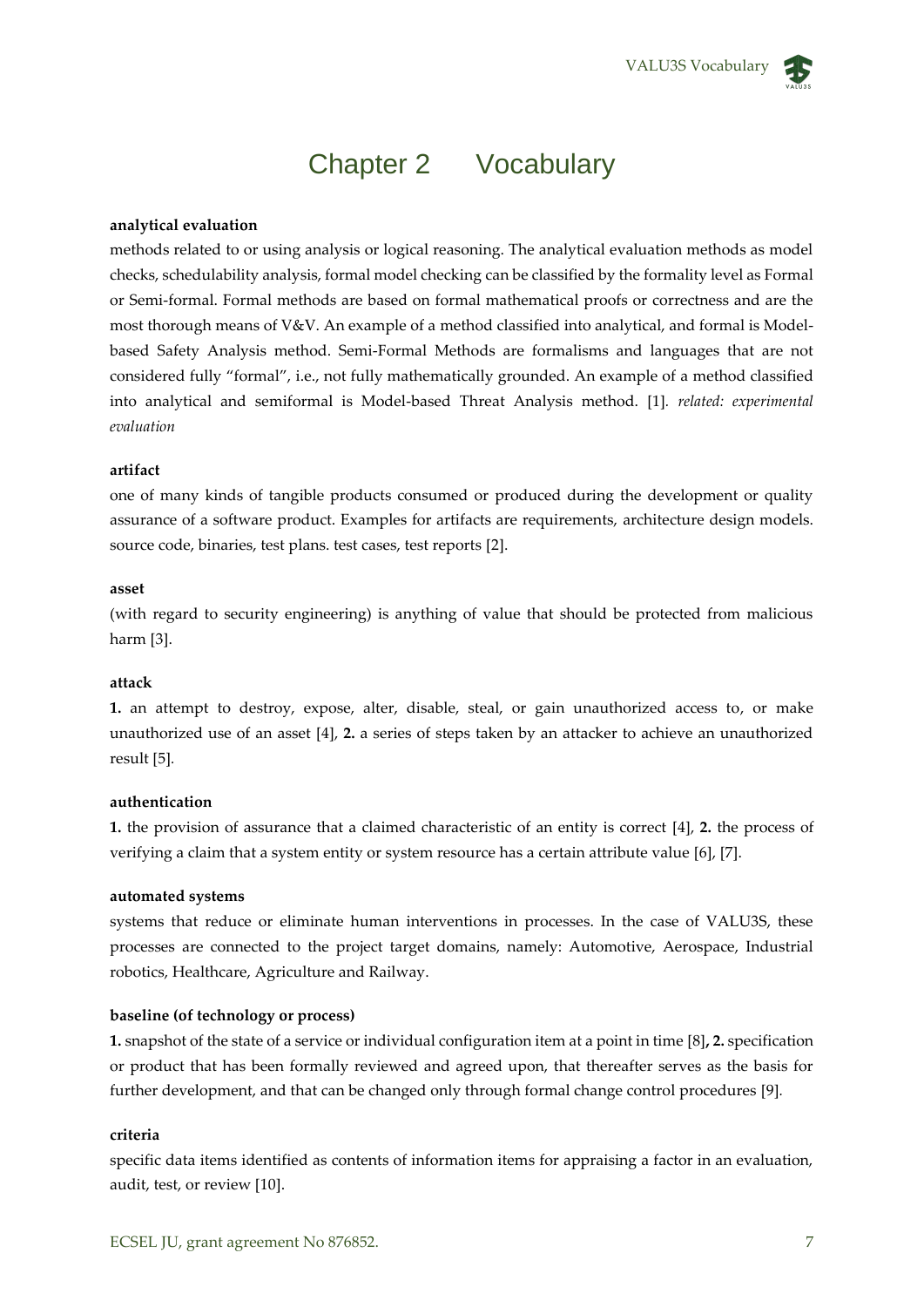

#### **critical system**

system having the potential for serious impact on the users or environment, due to factors including safety, performance, and security [11].

#### **cybersecurity (and key concepts)**

security of cyberspace, where cyberspace itself refers to the set of links and relationships between objects that are accessible through a generalised telecommunications network, and to the set of objects themselves where they present interfaces allowing their remote control, remote access to data, or their participation in control actions within that cyberspace. Cybersecurity shall therefore encompass the CIA paradigm (confidentiality, integrity, and availability) for relationships and objects within cyberspace and extend that same CIA paradigm to address protection of privacy for legal entities (people and corporations), and to address resilience (recovery from attack) [12]. The CIA paradigm refers to the primary cybersecurity attributes. There are also secondary attributes that cybersecurity shall encompass; examples of these attributes are privacy, non-repudiation, authenticity, and freshness [13], [14].

#### **demonstrator**

use case, utilising the results achieved by the project [7].

#### **design**

**1.** (process) to define the architecture, system elements, interfaces, and other characteristics of a system or system element, **2.** result of the process as defined in [15], [16].

#### **dimension**

distinct components that a multidimensional construct encompasses [17]*.* In the VALU3S project, the dimensions are used to perform a structured classification of the different V&V methods and tools used in the development of automated systems.

#### **documentation**

written or pictorial information describing, defining, specifying, reporting, or certifying activities, requirements, procedures, or results [18].

#### **evaluation**

action that assesses the value of something [19]*. related: 1. (noun) analytical evaluation, experimental evaluation, V&V evaluation; 2. (adj) evaluation criterion, evaluation scenario*

#### **evaluation criterion**

safety, security, privacy, or other criterion to evaluate the effectiveness of the developed processes and methods [7].

#### **evaluation scenario**

high-level classification of the underlying test requirements of a Use Case and a statement on "What" needs to be evaluated. The scenarios in VALU3S are a result of interviews with stakeholders within the domains, the vast knowledge of the project partners of their domain, and a close cooperation between partners [20].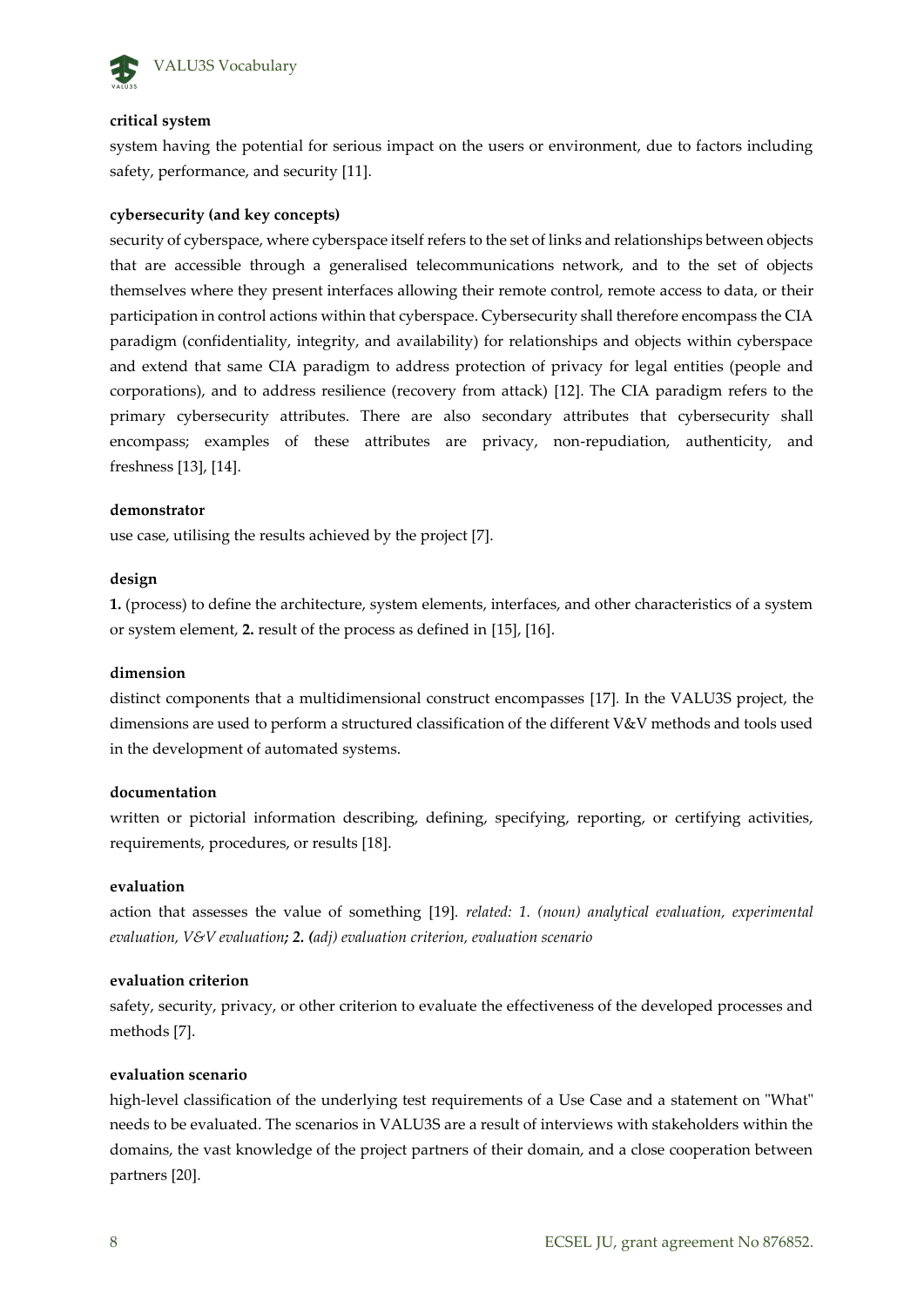#### **error**

incorrect state of the system [21]*. related: human error*

#### **experimental evaluation**

methods related to or based on experience or experiment. The experimental evaluation methods can be classified into: 1) Testing, 2) Monitoring, and 3) Simulation. [1]*. related: analytical evaluation*

#### **fault**

abnormal condition that can cause an element or an item to fail [22], [13]*.*

#### **failure**

termination of the ability of an element or an item to perform a function as required [22], [13]*.*

#### **framework**

reusable design (models and/or code) that can be refined (specialized) and extended to provide some portion of the overall functionality of many applications [23]. The framework used in VALU3S project permits the classification of the V&V methods and tools as well as Use Case properties into different dimensions. *related: multi-layered / multi-dimensional framework*

#### **formal analysis (=formal analytical evaluation)**

process aimed at providing verifiable evidence of the correctness of properties of a system using rigorous formal languages, methods, and models which are mathematically well defined [24]. *related: semi-formal analysis*

#### **functional safety**

**1.** part of the overall safety relating to the EUC (Equipment Under Control) and the EUC control system that depends on the correct functioning of the E/E/PE (Electrical/Electronic/Programmable Electronic) safety-related systems [25], **2.** absence of unreasonable risk due to hazards caused by malfunctioning behaviour of E/E (electrical and/or electronic) systems, where hazard is a potential source of harm caused by malfunctioning behaviour of the item [22].

#### **human error**

human action that produces an incorrect result [26]. *related: error*

#### **incident**

a group of faults/attacks that can be distinguished from other faults/attacks because of the distinctiveness of the source of faults/attacks, objectives, sites, and timing [5]*.*

#### **layer**

partition resulting from the functional division of a software system, where layers are organized in a hierarchy [18]. In VALU3S, a layer is a way of classifying dimensions of the multi-dimensional framework; thus, it does not necessarily refer to functional division of a software system.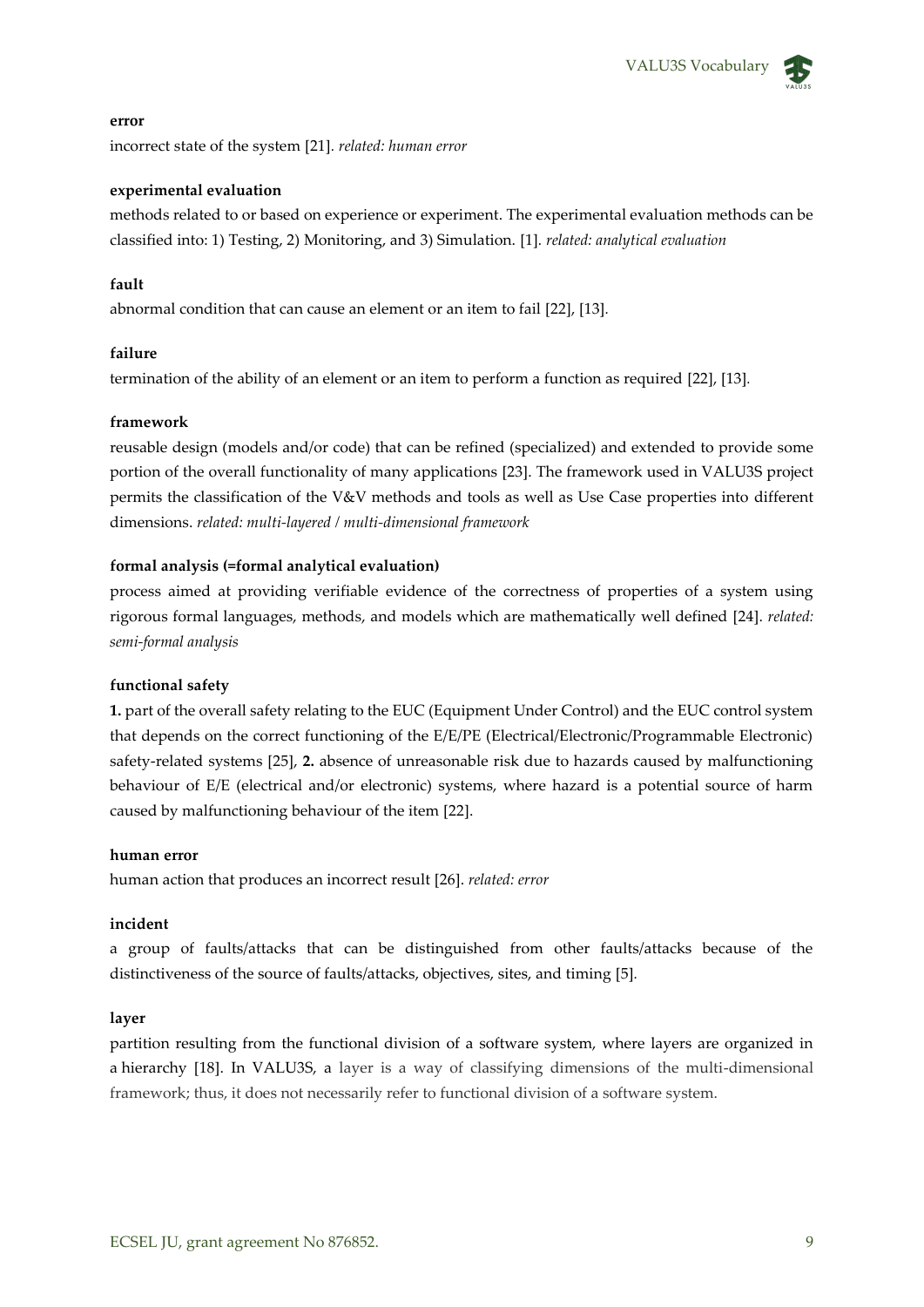

#### **model**

**1.** representation of something that suppresses certain aspects of the modelled subject [23], **2.** semantically closed abstraction of a system or a complete description of a system from a particular perspective [18].

#### **monitoring**

lightweight and dynamic verification technique that involves observing the internal operations of a system and/or its interactions with other external entities, with the aim of determining whether the system satisfies or violates a correctness specification [1].

#### **multi-layered / multi-dimensional framework**

a multi-dimensional framework facilitates the definition, classification, and collection of information. For example, the VALU3S multi-dimensional layered framework offers a design to store information regarding the V&V activities of Safety, Cybersecurity and Privacy properties. [1]. *related: framework*

#### **privacy (and key concepts)**

degree to which unauthorized parties are prevented from obtaining "personal" sensitive information [3]. Note that, here "personal" is added to the Firesmith's definition [3] to explicitly address the concern connected to the personal information. Privacy includes the following subfactors:

- Anonymity is the degree to which the users' identities are prevented from unauthorized storage or disclosure.
- Confidentiality is the degree to which sensitive information is not disclosed to unauthorized parties (e.g., individuals, programs, processes, devices, or other systems).

The above definition is also in line with the definition provided in [27], according to which, privacy is guaranteed if the relation between an entity and a set of information is confidential. Thereby, anonymity is the property that the relation between an entity and its identity is confidential.

#### **requirement**

condition or capability that must be met or possessed by a system, system component, product, or service to satisfy an agreement, standard, specification, or other formally imposed documents [28]*.*

### **safety (and key concepts; some are already included, such as error, fault, failure)**

**1.** freedom from unacceptable risk where risk could be defined as a combination of the probability of occurrence of harm and the severity of that harm [25], **2.** absence of catastrophic consequences on the user(s) and the environment [13].

#### **safety/cybersecurity/privacy requirement**

requirement that is needed to ensure the safety/cybersecurity/privacy of the product [29]*.*

### **semi-formal analysis (=semi-formal analytical evaluation)**

process for evaluation of systems and components by using structured means whose application does not result in a mathematical proof [24]*. related: formal analysis*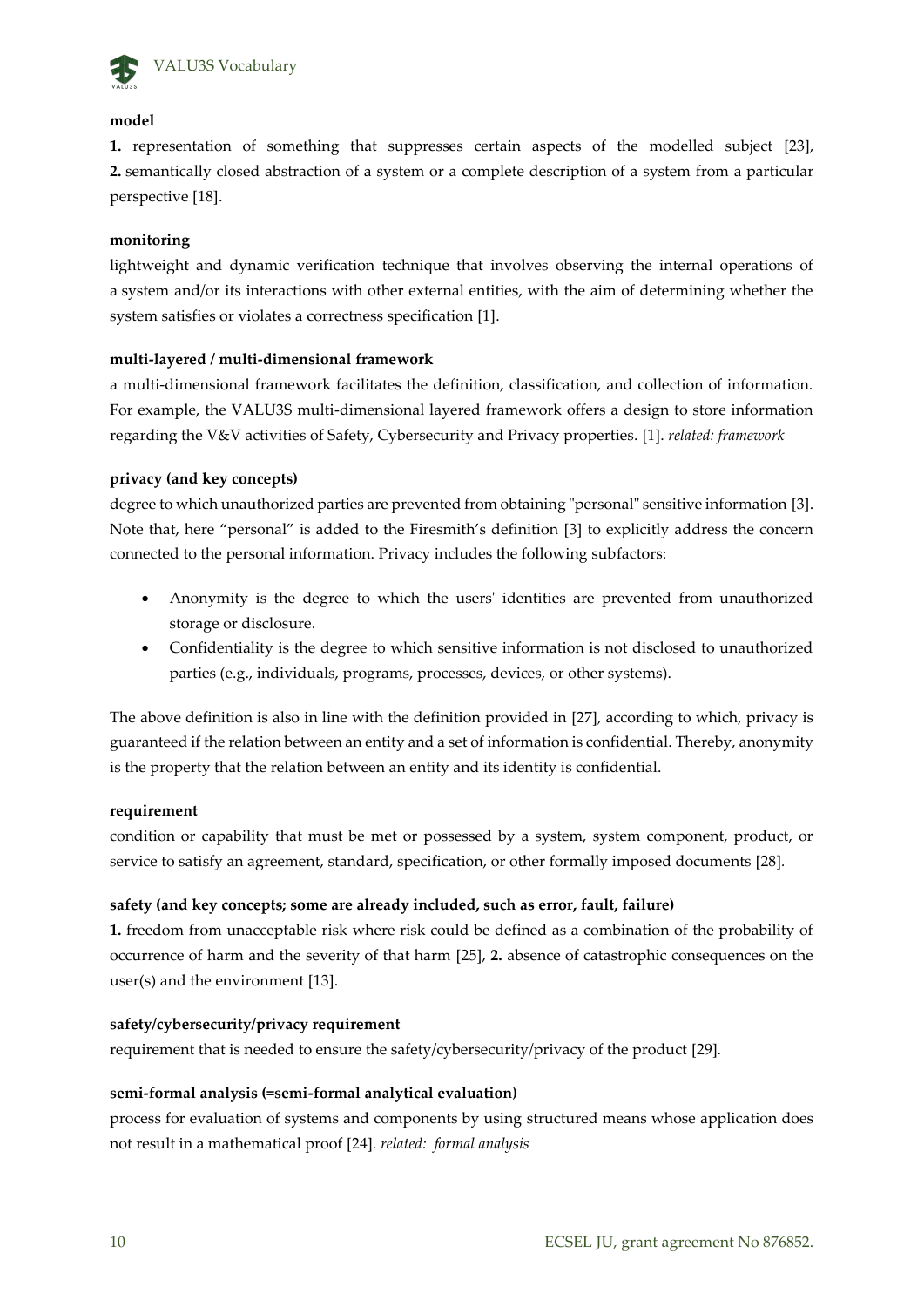#### **simulation**

approximate imitation of the operation of a system (or process) that represents its operation over time. It is based on the development or use of digital models that behave or operate like real-world systems or components, and on the provision of real-world-like inputs [1], [24].

#### **target domain**

targeted industry, where the use cases are selected from. In case of VALU3S, the target domains are Automotive, Aerospace, Industrial robotics, Healthcare, Agriculture and Railway [30]*.*

#### **test case**

set of preconditions, inputs (including actions, where applicable), and expected results, developed to drive the execution of a test item to meet test objectives, including correct implementation, error identification, and checking quality and other valued information [31].

#### **test item**

**1.** component of a system under evaluation (either analytical or experimental), **2.** specific artifact of V&V action leading to evaluation of a test case. *related: test case*

#### **testing**

quality assurance activity in which systems, subsystems, or components are executed under specified conditions, the results are observed or recorded, and an evaluation is made of some aspect of the system or component [32].

#### **threat**

potential cause of an unwanted incident, which can result in harm to a system or organization [4]*.*

#### **tool**

a computer program or technical asset that implements or supports an engineering task or parts of it and often supports the automated the execution of this engineering task or parts of it [32].

#### **use case**

description of how users will implement and work with the developed solution in their industry specific productive environment. It outlines the solution from a user's point of view. Each use case is represented as a sequence of simple steps, beginning with a user's goal and ending when that goal is fulfilled [20].

#### **user story**

simple narrative illustrating the user goals that a software function will satisfy [33], [1].

#### **V&V (Verification and Validation)**

process of determining whether the requirements for a system or component are complete and correct, the products of each development phase fulfil the requirements or conditions imposed by the previous phase, and the final system or component complies with specified requirements [18].

#### **V&V evaluation**

assessing impact of integrating V&V workflows with V&V methods and tools into the product life-cycle; assessment should be based on selected evaluation criteria [7]*. related: evaluation, evaluation criteria*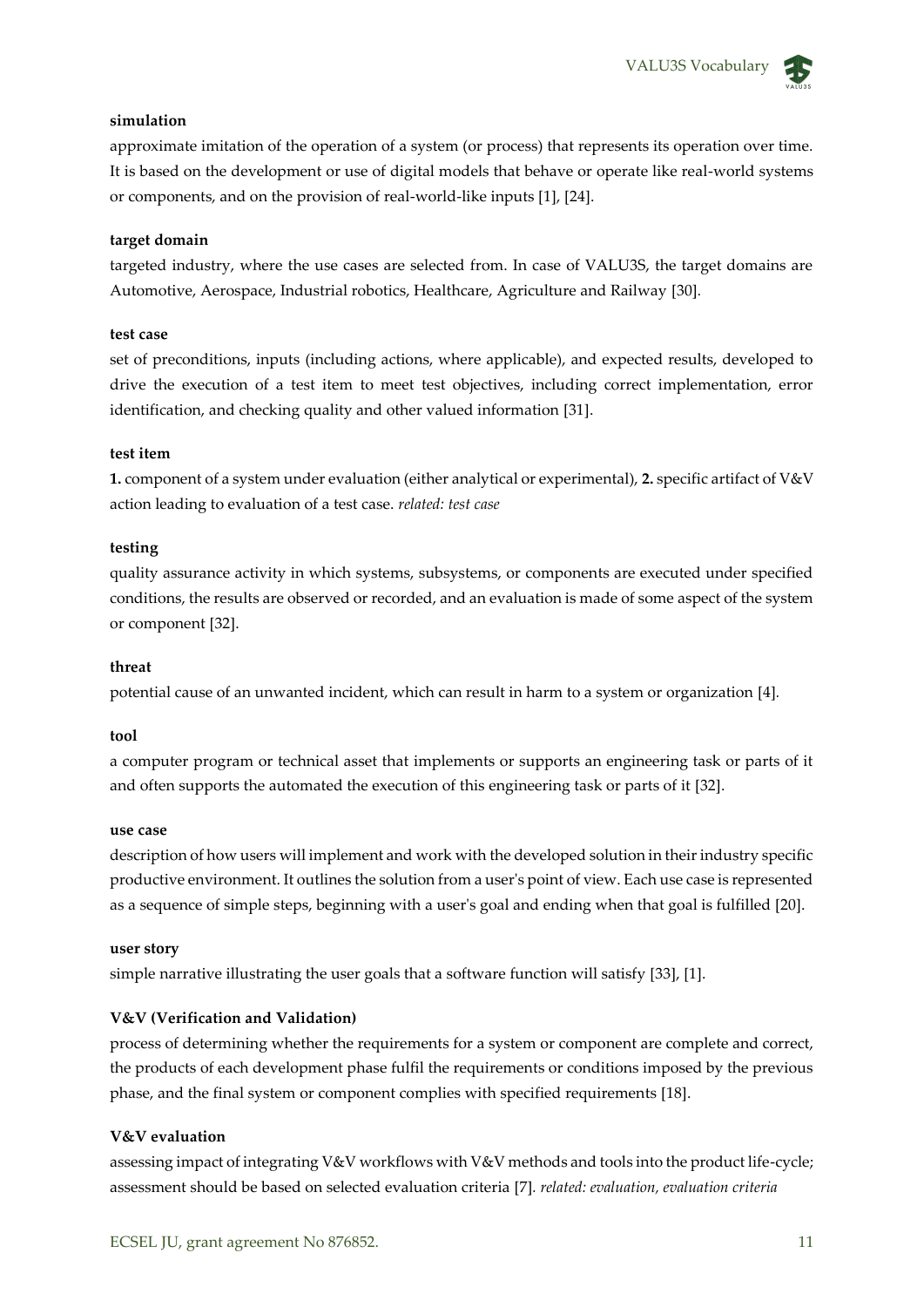

### **V&V method**

a particular procedure for V&V, especially a systematic or established one [24].

#### **V&V tool**

a computer program or technical asset that implements a V&V method or parts of it and often supports the automated the execution of a V&V method or parts of it [34] (derived from [32]). *related: tool*

#### **V&V workflow**

an orchestrated and repeatable pattern of V&V activities that provide services or process information and consists of sequence of operations [2].

#### **validation**

**1.** confirmation, through the provision of objective evidence, that the requirements for a specific intended use or application have been fulfilled [35], [15], [16] **2.** process of providing evidence that the system, software, or hardware and its associated products satisfy requirements allocated to it at the end of each life cycle activity, solve the right problem (e.g., correctly model physical laws, implement business rules, and use the proper system assumptions), and satisfy intended use and user needs [36]*.*

#### **verification**

**1.** confirmation, through the provision of objective evidence, that specified requirements have been fulfilled [9], [35], [15], [16], **2.** process of evaluating a system or component to determine whether the products of a given development phase satisfy the conditions imposed at the start of that phase [36].

#### **vulnerability**

**1.** weakness of an asset or control that can be exploited by one or more threats [2], **2.** a weakness in a system allowing unauthorized action [3]. The term can also be used in other topics: **3.** *design v.*  a vulnerability inherent in the design or specification of hardware or software whereby even a perfect implementation will result in a vulnerability [3], **4.** *implementation v.* a vulnerability resulting from an error made in the software or hardware implementation of a satisfactory design [3], **5.** *configuration v.* a vulnerability resulting from an error in the configuration of a system [3].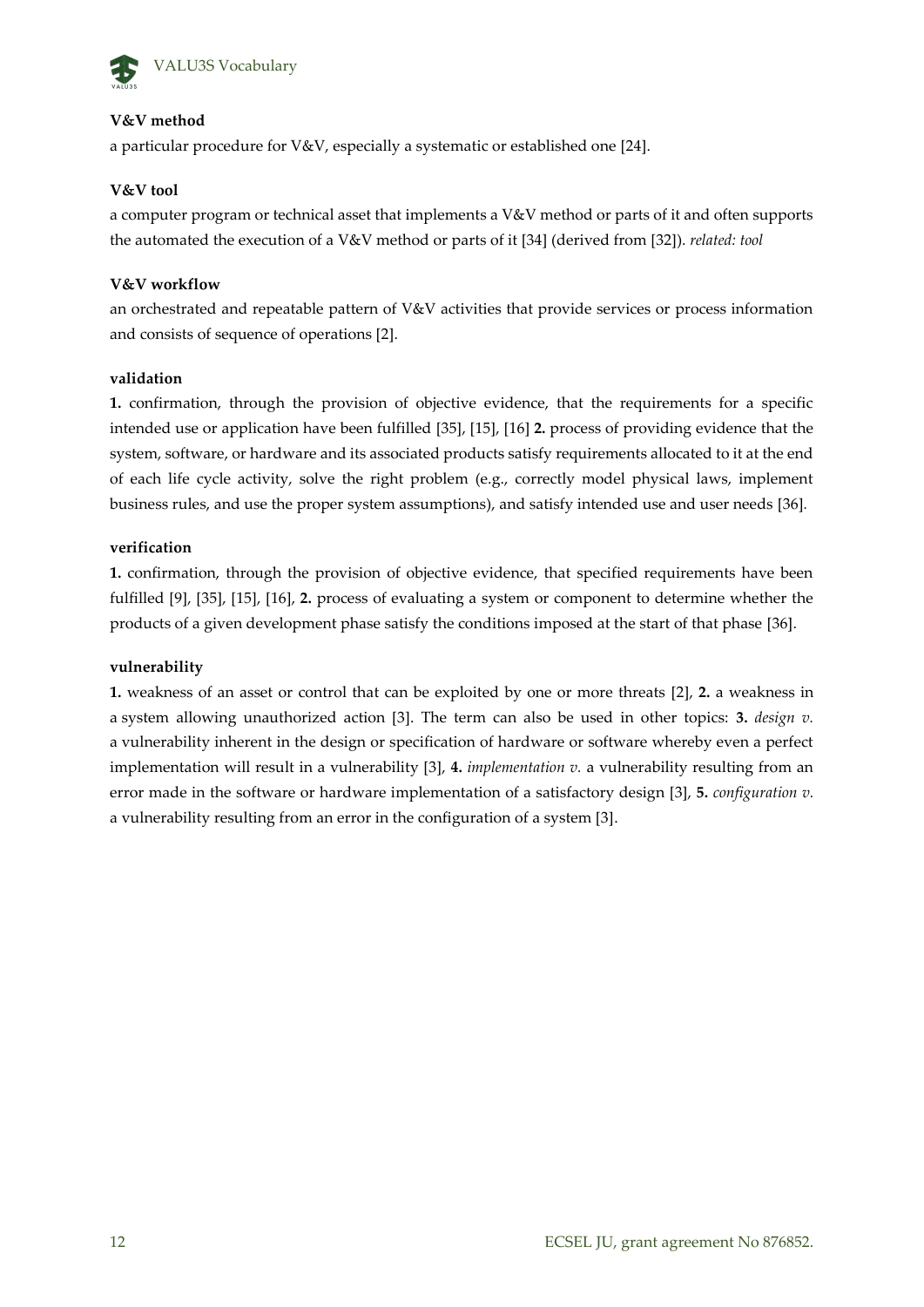### **References**

- [1] MGEP et al., "Deliverable D2.2 Final multi-dimensional layered framework," VALU3S Consortium, Dec. 31, 2020.
- [2] FRAUNHOFER IESE et al., "Deliverable D4.4 Initial detailed description of improved process," VALU3S Consortium, Oct. 31, 2021.
- [3] D. Firesmith, "Common Concepts Underlying Safety, Security, and Survivability Engineering.," Software Engineering Institute, Carnegie Mellon University, Pittsburgh, PA, CMU/SEI-2003-TN-033., 2003.
- [4] "ISO/IEC 27000:2020 Information technology Security techniques Information security management systems — Overview and vocabulary".
- [5] J. D. Howard and T. A. Longstaff, "A Common Language for Computer Security Incidents," Sandia National Laboratories, Albuquerque, New Mexico 87185 and Livermore, California 94550, techreport SAND98-8667., 1998.
- [6] Network Working Group, "RFC 4949: Internet Security Glossary," https://datatracker.ietf.org/doc/html/rfc4949, 2007.
- [7] BUT et al., "Deliverable D5.2 Final demonstration plan and a list of evaluation criteria," VALU3S Consortium, Oct. 31, 2021.
- [8] "ISO/IEC 19770-1:2012 Information technology Software asset management Part 1: Processes and tiered assessment of conformance, 3.1".
- [9] "ISO/IEC 12207:2008 Systems and software engineering Software life cycle processes".
- [10] "ISO/IEC/IEEE 15289:2015 Systems and software engineering Content of life-cycle information products (documentation)".
- [11] "ISO/IEC 29110-2-1:2015 Software engineering Lifecycle profiles for Very Small Entities (VSEs) — Part 2-1: Framework and taxonomy".
- [12] C. Brookson, S. Cadzow, R. Eckmaier, J. Eschweiler, B. Gerber, A. Guarino, K. Rannenberg, J. Shamah and S. Gorniak, "Definition of Cybersecurity-Gaps and overlaps in standardisation," Heraklion, ENISA. , 2015.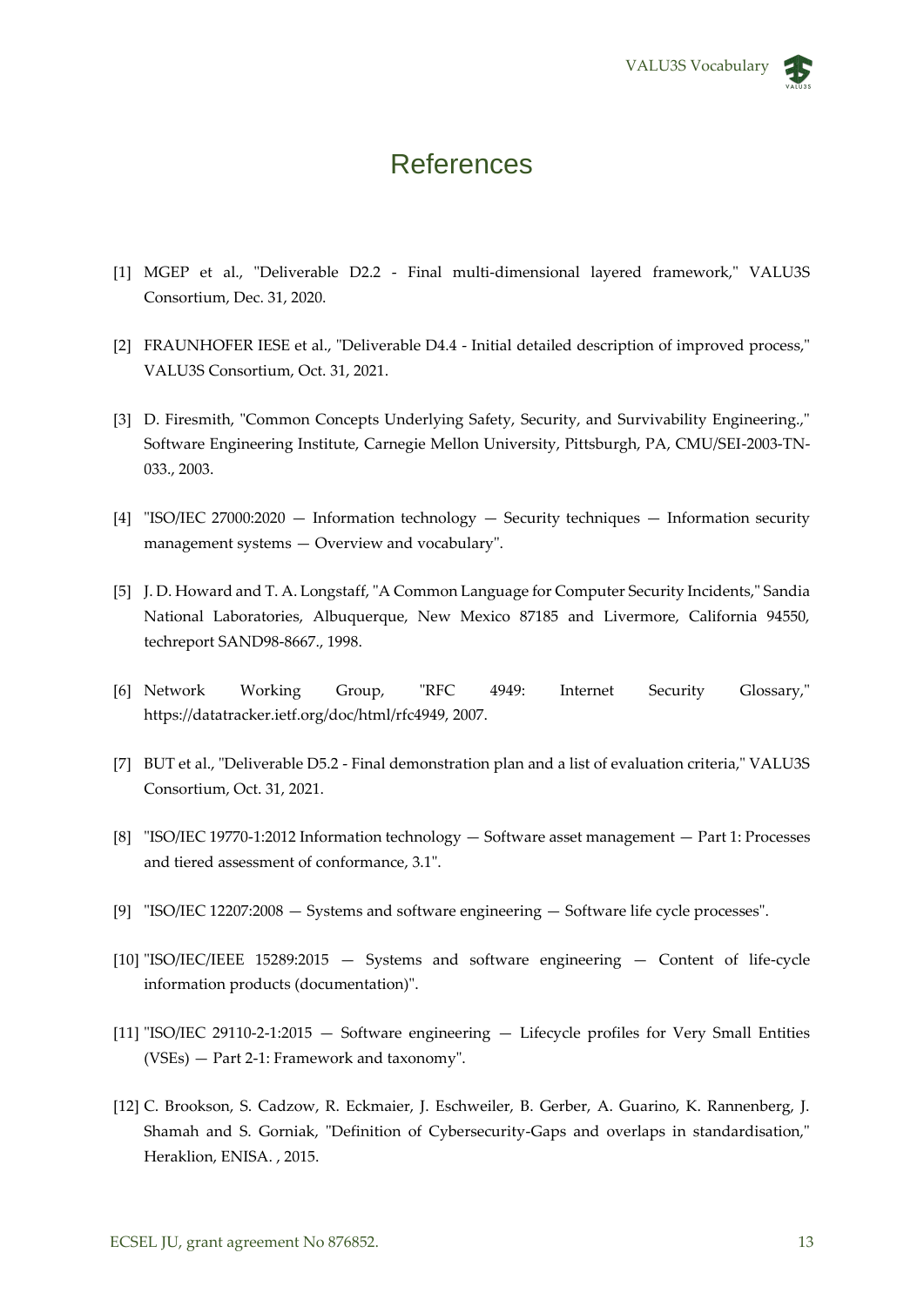

- [13] A. Avizienis, J.-C. Laprie, B. Randell, and C. Landwehr, "Basic concepts and taxonomy of dependable and secure computing," In IEEE Transactions on Dependable and Secure Computing, vol. 1, no. 1, pp. 11–33, doi: 10.1109/TDSC.2004.2., 2004.
- [14] A. Lautenbach et al., "Deliverable D2.0, Security models," HEAVENS (HEAling Vulnerabilities to ENhance Software Security and Safety). Project deliverable., 2016.
- [15] "ISO/IEC TS 24748-1:2016 Systems and software engineering Life cycle management Part 1: Guide for life cycle management".
- [16] "ISO/IEC/IEEE 15288:2015 Systems and software engineering System life cycle processes".
- [17] "ISO/IEC 33003:2015 Information technology Process assessment Requirements for process measurement frameworks, 3.6".
- [18] "ISO/IEC/IEEE 24765:2017 Systems and software engineering Vocabulary".
- [19] "ISO/IEC 15414:2015 Information technology Open distributed processing Reference model — Enterprise language".
- [20] NXP-DE, "Deliverable D1.1 Description of use cases as well as scenarios," VALU3S Consortium, Aug. 31, 2020.
- [21] "ISO/IEC 15026-1:2013 Systems and software engineering Systems and software assurance — Part 1: Concepts and vocabulary".
- [22] "ISO 26262-1:2018 Road vehicles Functional safety Part 1: Vocabulary".
- [23] "IEEE 1320.2-1998 (R2004) IEEE Standard for Conceptual Modeling Language Syntax and Semantics for IDEF1X97 (IDEFobject)".
- [24] AIT et al., "D3.1 V&V methods for SCP evaluation of automated systems," VALU3S Consortium, Dec. 31, 2020.
- [25] "ISO/IEC Guide 51:2014 Safety aspects Guidelines for their inclusion in standards".
- [26] "IEEE 1044-2009 IEEE Standard Classification for Software Anomalies".
- [27] EVITA Project Consortium, "Deliverable D2.3 Security requirements for automotive on-board networks based on dark-side scenarios," EVITA (E-Safety Vehicle Intrusion Protected Applications), http://www.evita-project.org/., 2009.
- [28] "IEEE 730-2014 IEEE Standard for Software Quality Assurance Processes".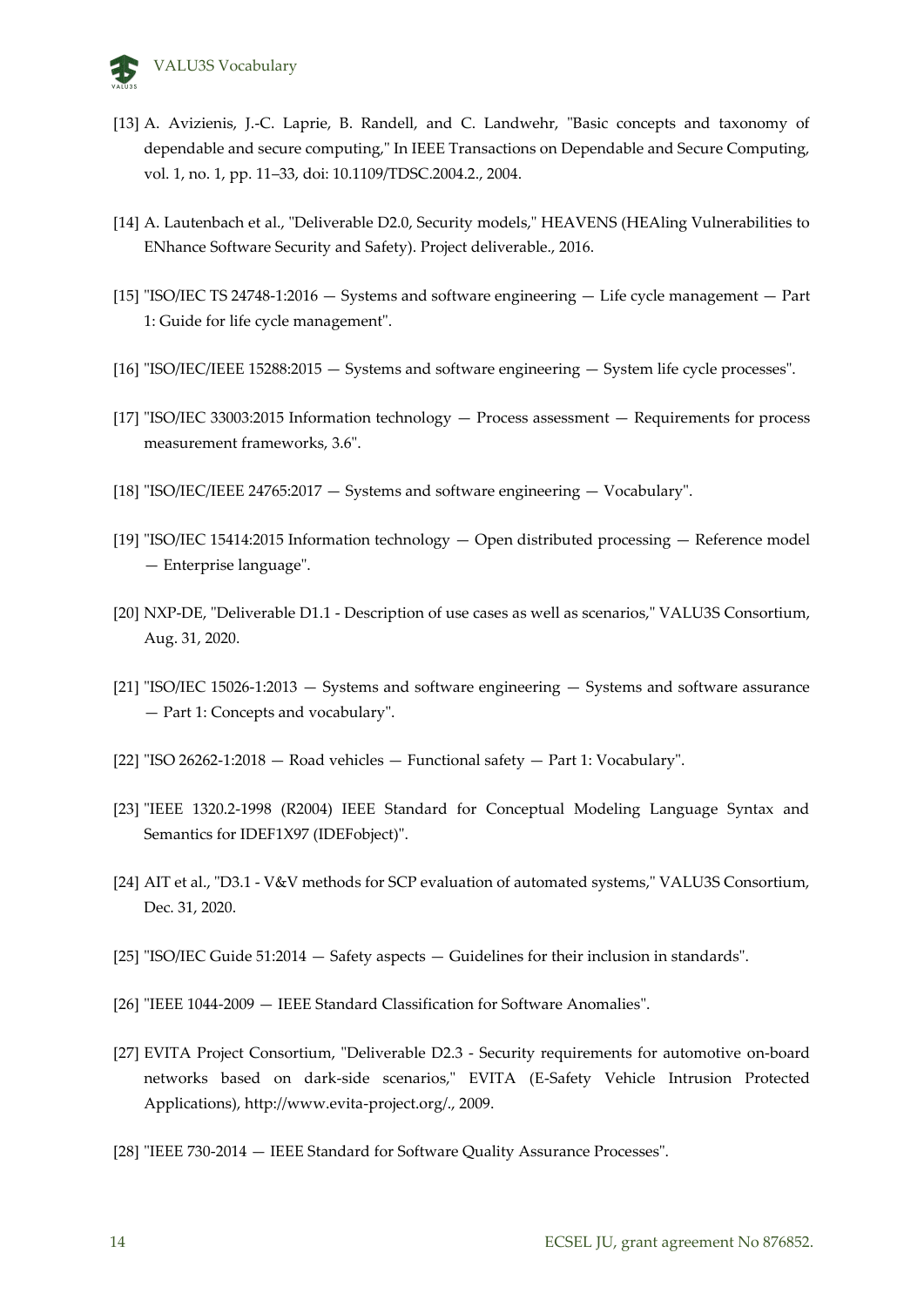- [29] "ISO/IEC TS 15504-10:2011 Information technology Process assessment Part 10: Safety extension".
- [30] VALU3S Consortium, "Grant Agreement, Project number 876852 VALU3S," May 2020.
- [31] "ISO 29119-1-2013 Software testing Concepts and definitions".
- [32] "IEEE Std 610.12-1990, Standard Glossary of Software Engineering Terminology".
- [33] "ISO/IEC/IEEE 26515: 2011 Systems and software engineering Developing user documentation in an agile environment".
- [34] LLSG et al., "D4.5 Initial implementation of V&V tools," VALU3S Consortium, Oct. 30, 2021.
- [35] "ISO/IEC 25000:2014 Systems and software Engineering Systems and software product Quality Requirements and Evaluation (SQuaRE) — Guide to SQuaRE".
- [36] "IEEE 1012-2012 IEEE Standard for System and Software Verification and Validation".
- [37] "IEC 61508-4 Functional Safety of Electrical/Electronic/Programmable Electronic Safety-related Systems (E/E/PE, or E/E/PES, Part 4: Definitions".